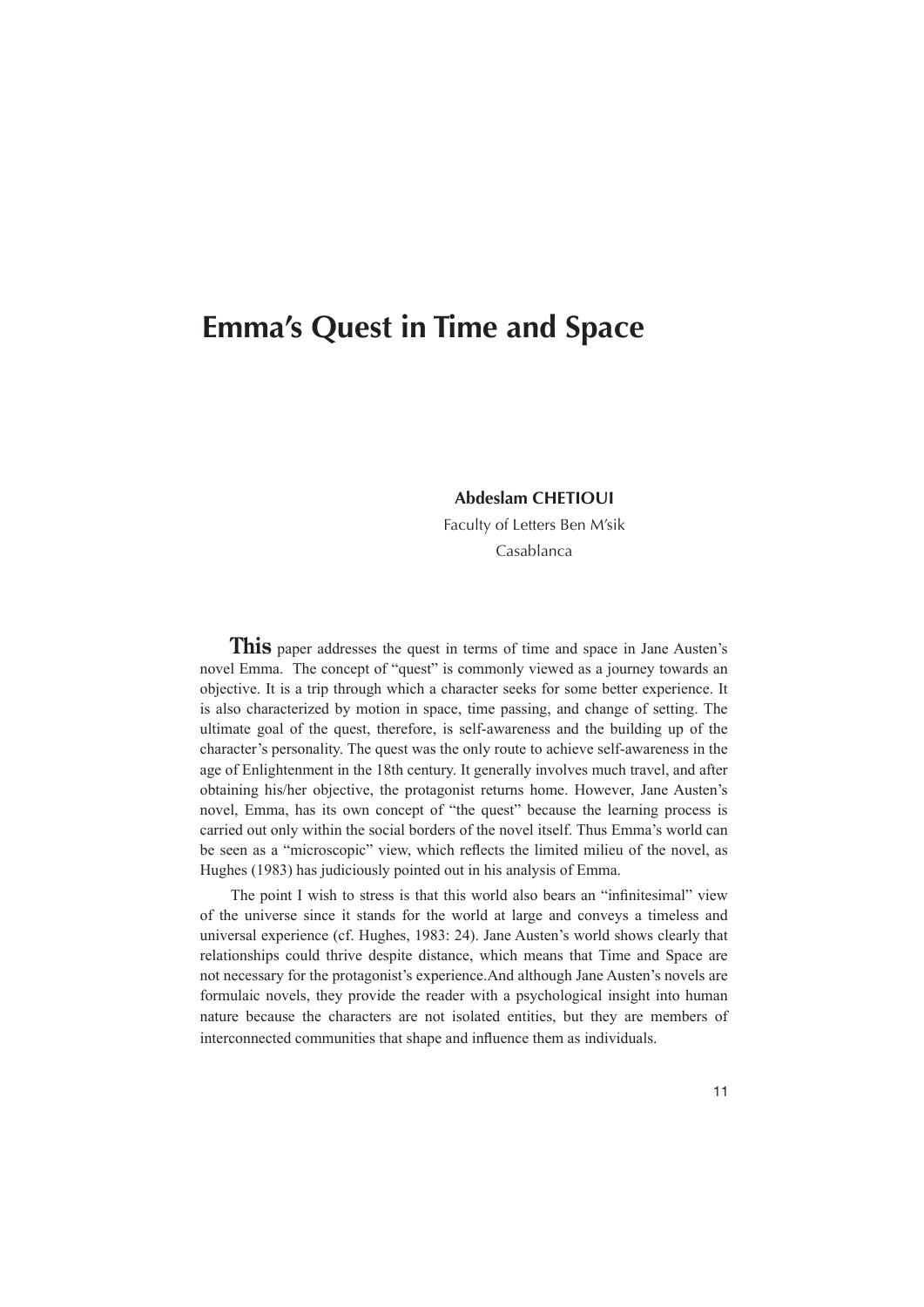Jane Austen's world isn't simply idiosyncratic like the Brontes, but she uses irony to maintain a certain detachment. Moreover, her love is considered as "Intelligent love", rather than "Romantic love". It might be argued that Jane Austen scrutinizes scrupulously the real problems of her world and environment with its intricacy and complexity of human relationships.

The reader should not be misled by what Jane Austen says about her novels: "3 or 4 families in a Country Village is the very thing to work on" (cited in Lodge, 1983:13). Nevertheless, the perusal of her novel reveals a complex evolution of the protagonist in terms of time and space. Far from being simplistic as she humbly claims, the structure of her novel reveals a valid progression from lack of experience to mental and emotional maturity and from irresponsibility to responsibility. In fact, Jane Austen belongs to a large and lively family from which she has learnt how to deal with people. Furthermore, she is endowed with a mind of singular vivacity, an eve characterized by a power of accurate observation, and a heart capable of highly intense feelings. This helps her a great deal not only in her realistic and vivid characterization, but equally in her deep understanding of human relationships. Such insight reminds us of George Lakoff's (1999:551) apposite observation that " At the heart of our quest for meaning is our need to know ourselves - who we are, how our mind works, what we can and can't change, and what is right and wrong."

Notwithstanding the rather confined environment of Highbury, Emma has laden it with a universal significance and dimension. There is, indeed, a larger society than the Highbury one that lies outside the confines of the scope of the novel. For instance, many critics emphasize the match-making theme in Emma, but ignore the materialistic significance and dimension of marriage in the nineteenth century. For everything is measured by means of material profit and benefit in that limited milieu  $-$  so to speak — which is the representative of the English society at a larger scale. Emma would accept or reject a match for this or that character according to his/ her societal position. So, economics and calculation are important factors in Jane Austen's society.

Frank Churchill stands for such a materialistic world. The economic status of the character is always a yardstick against which all his deeds and words are measured in such acquisitive society. The world of Jane Austen is not totally different from the world of London or New York, for instance. Frank Churchill's presence and Mr. Knightley's sporadic trips to London are highly emblematic and symbolic of the influence of the world at large upon the Highbury, Randalls and Donwell world of the novel. Both characters play a major role in shaping the notion of quest upon which the novel is built.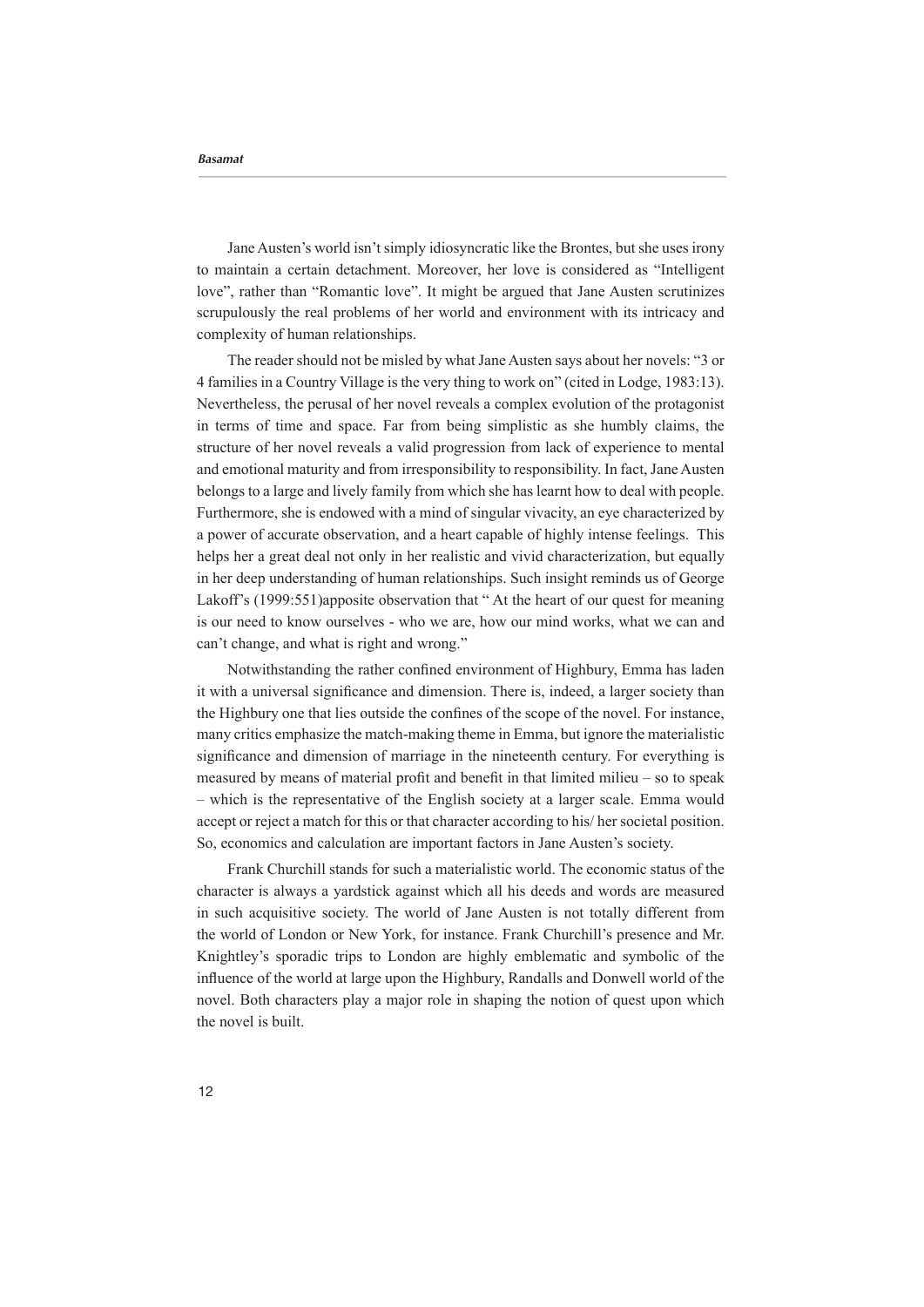Emma is neither a foolish protagonist nor a gullible young lady for irony purposes. Instead, we are led to witness a certain display of intelligence, wit and even "maturity" in her character. That's why the novel, which bears Emma's name, opens as follows:

"Emma woodhouse, handsome, clever, and rich, with a comfortable home and happy disposition, seemed to unite some of the best blessings of existence; and had lived nearly twenty-one years in the world with very little to distress or vex her"

The process of self-discovery has already started for Emma who sets out on a quest where she will eventually acknowledge the fallibility of her understanding and perception of life by the end of such a quest. The experience of Emma is so striking and wonderful, well beyond the course of ordinary life and the limited environment of "3 or 4 families".

The opening page of the novel shows that Emma is inside an enclosure, and that she cannot see the outside of the enclosure unless she enters into real interpersonal and social relationships with other people in her society. In other words, she has to "get outside herself," as Lakoff would put it, in order to evaluate her own actions in terms of how Mr. Knightly evaluates the members of Highbury society according to the implicit values in such society rules. It is thanks to Mr. Knightly, who maintains an upright and balanced moral posture in society, that Emma gets a full and an adequate awareness of the notion of her spaciotemporal environment.

The blurring of boundaries between the interior and exterior creates depth and mobility in characters, making them seem more realistic. Emma's individuality interacts more dynamically with her network of social relationships. Hence, perpetual motion and potential for change allow for the projection of imagination within the realm of probability. Emma is a character who has the potential to escape the narrative frame of Jan Austen's novels. It is only when a character considers her own experience and can escape detection by those in power that it is possible for her to choose an identity.

However limited the world of Emma may be, it cannot be denied that it is enriched by Jane Austen's deep knowledge of the world and her sharp perception of society around her. For Jane Austen demonstrates the miniature world of the English rural gentry at the turn of the 19th Century. And when Emma says to Mr. Knightly: "Nobody, who has not been in the interior of a family, can say what the difficulties of any individual of that family may be," she undoubtedly voices Jane Austen's deep perception of life and her accurate social observation and wit. The dialogues in her novel look trivial, and yet they are extremely ambiguous and witty.

Within her own "limits" she comes as near perfection as any human genius can. That's why Macaulay (1984) has compared Jane Austen to Shakespeare since she is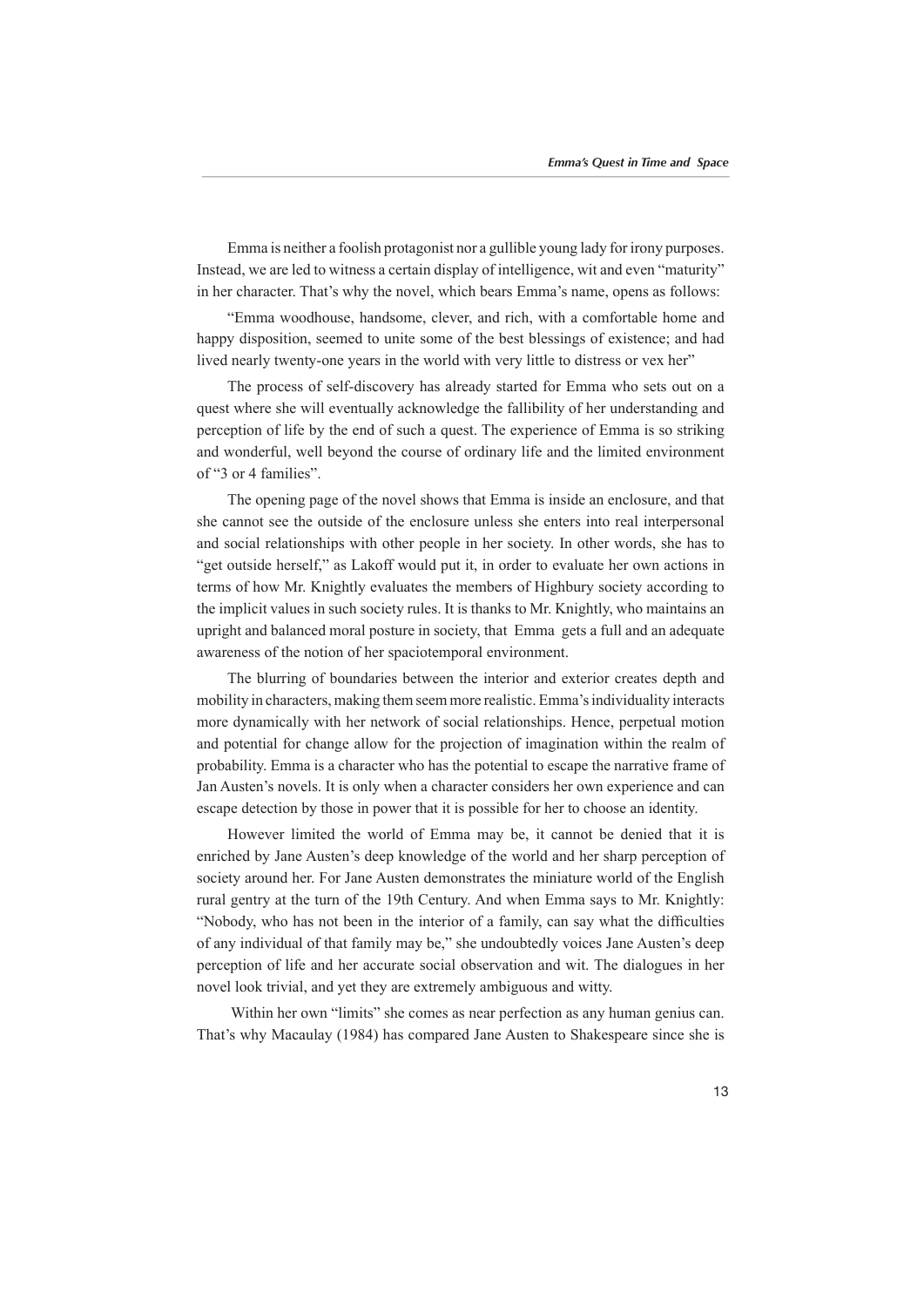endowed with a sharp vision that even detects the foibles of human character. Her novels sparkle with touches of wit and irony, which is highly reminiscent of the battle of wits displayed by George Bernard Shaw in his famous plays. In this respect, she is their equal. It is worth noting that women at that time were oppressed and subjugated and had no voice of their own. Hence, Emma – like the protagonist in Mrs Warren's Profession – is provided with a discursive space from which she could resist the dominant ideology as well as the societal dictates.

Though the quest of Emma is a bit confined in time and space. I should say that it remains highly impressive and enriched by means of the experience of some characters who are Men of the World. Frank Churchill and Mr. Knightly bring their wide experience as well as their vision of life to Highbury to broaden the mind of the .protagonist

At this juncture, I would like to argue that instead of sending Emma on a quest outside her territory, Jane Austen has made the world come to Emma. In fact, Emma has benefited from the proximity of both Frank Churchill and Mr Knightly. From the former, who despite being still young, she has immensely benefited from his wide travel experiences, and from the latter, who is sixteen years older than her, she has gained the wisdom normally acquired with age.

Jane Austen's writings represent a breakthrough in literature because they depict women's situation at that time when young women were pioneers of wit. Besides, her quest is performed without any harm since there is neither physical torture (as it is the case in King Lear), nor loss of dignity (as it is the case in Wuthering Heights, where Heathcliff has controlled three generations). And instead of making the quest encompass the characteristic items of the romantic and gothic novels, namely romance, a dead father/ mother, a vulnerable character, a hostile world, a lot of tears and suffering, one can notice some unknown antagonistic forces such as forests. nasty and enigmatic relatives, and ghosts, which Jane Austen has so strangely left out. Instead, she has successfully managed to reach such insight just through her quest, which is principally based on societal dimension and framework because her works are society-oriented novels. Her quest ends up with a sort of understanding between "self" and "society", the goal of which is to make the protagonist achieve the ultimate compromise and harmony within society.

Unlike the eventful life of Romantic figures in Literature, Jane Austen presents Emma in a peaceful quiet life, which helps her have an overall vision of society around her. Moreover, Jane Austen's novels reflect changes in the manner people regard "not only their relationship with the physical environment but their relationship with one an other" (Elvira, 1993).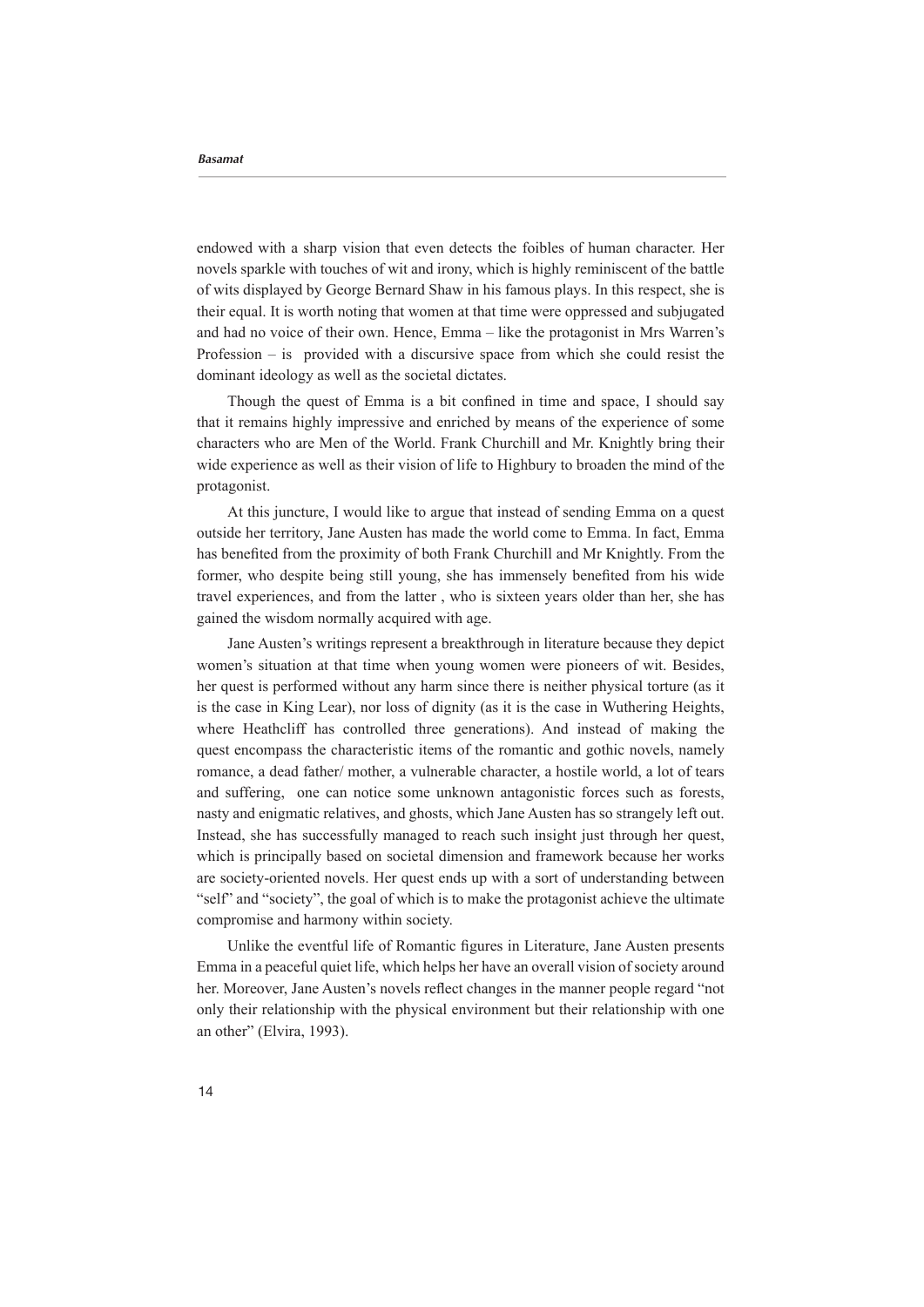In brief, Jane Austen is anti-romantic in an age of romanticism. Unlike the Brontes' novels which deal with the overflowing of emotion and which are set in mysterious locations, peopled with stereotypical characters: heartless Villains, heroines in distress, revengeful characters whose jealousy leads to disaster, Jane Austen has managed to elaborately enclose hers in a limited but largely intricate environment. Jane Austen's relegation to the domestic realm is worth examining not as a sign of restriction but as an opportunity for understanding deeply the situation of women. In other words, the domestic and limited sphere gives Emma a power, unrecognizable by male standards which constitute a feminity independent of male authority.

Amidst this burning polemics, Jane Austen is far ahead of time because she has marvelously aroused a heated critical debate by posing a big issue: is the quest based on motion outside in time and space, or can it be conducted just at home? And as her focal points are social and moral issues, she emphasizes "conduct" as the outcome of her quest. Her young protagonist, Emma, guarantees her position in society despite her age, which is reminiscent of Henry James in What Maisie Knew. In fact, access to consciousness, one of the hallmarks of the modernist novel, pervades Jane Austen's novels (cf. Oberman , 2007). In Emma, physical space reflects social conditions. and concerns about space reflect internal, emotional reality. Jane Austen's heroines seldom control the physical spaces around them. Instead, they move beyond the limits of physically defined spaces, the setting of the novels, to the creation of an alternate type of space, preponderantly based on manners and social interaction. In this respect, Charlotte Bronte (1... :50) criticizes Jane Austen, stressing:

I have.... read one of Miss Austen's works – Emma read it with interest and with just the degree of admiration which Miss Austen herself would have thought sensible and suitable. Anything like warmth or enthusiasm- anything energetic, poignant, heart-felt is utterly out of place in commending these works.

Bronte, however, overlooks the important and intricate "web of relations" (cf. Mudrick, 1983:126). Accordingly, Reginald Farrer maintains that Emma

..... is not an easy book to read ; it should never be the beginner's primer, nor be published without a prefatory synopsis. Only when the story has been thoroughly assimilated, can the infinite delights and subtleties of its workmanship begin to be appreciated, as you realize the manifold complexity of the book's web, and find that every sentence, almost every epithet, has its definite reference to equally unemphasized points before and after in the development of the plot. Thus it is hard, while twelve reading of Pride and Prejudice give you twelve periods of pleasure, not repeated only but squared again with each perusal, till at every fresh reading you feel anew that you never understood anything like the widening sum of its delights.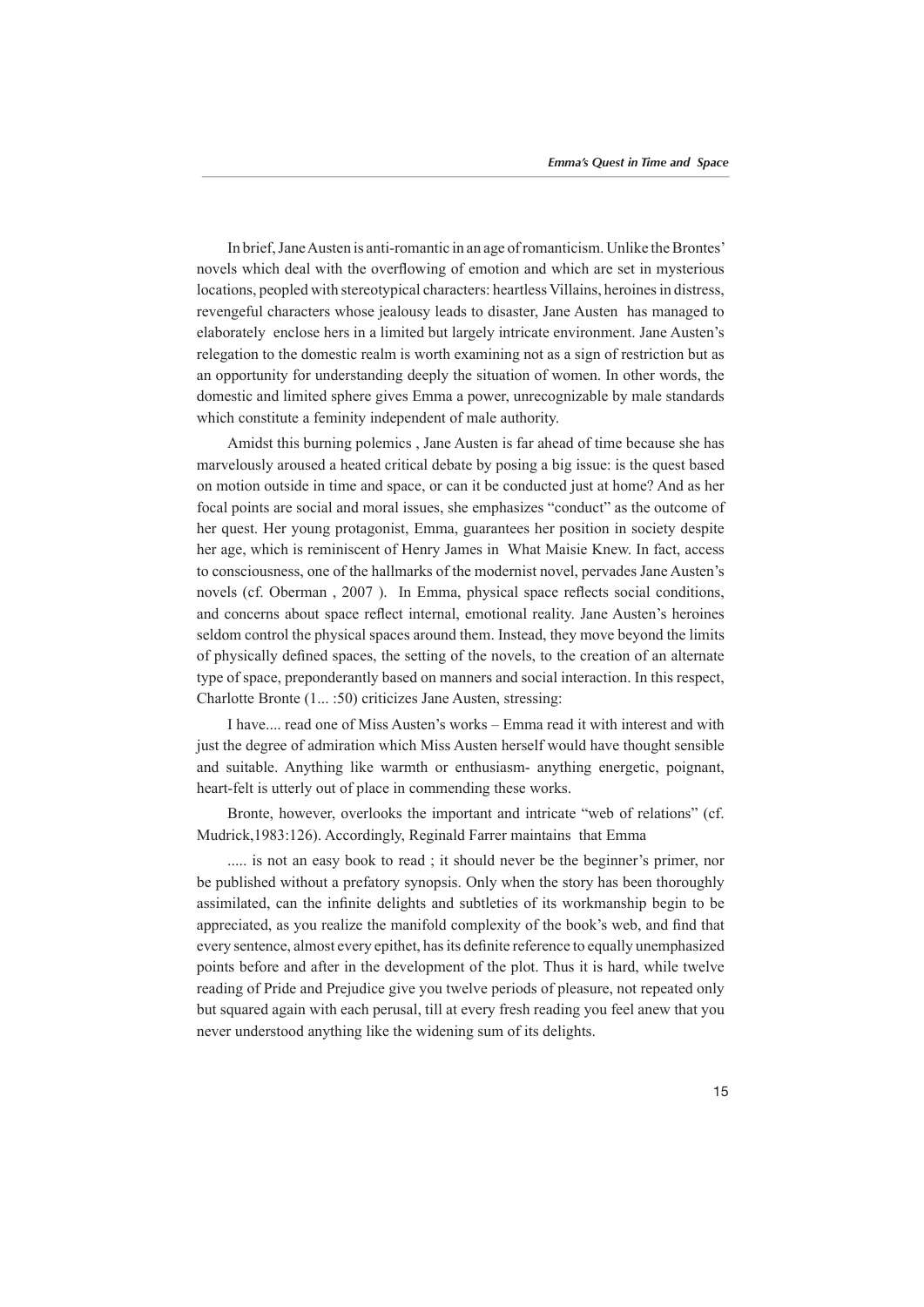It is noteworthy that Jane Austen's irony shows that the spirit is not free, but rather limited, which displays the idea of secularization of spirituality, for irony is not only used as a figurative devise but it is a structural device, as well. The plot of Emma is characterized by concealment and revelation. This gives the novel an intricate plot which reminds the reader of Virginia Woolf's To the Lighthouse and Henry James' What Maisie Knew All these novelists are fascinated by the complexities of personal relationships; moreover, their characters assemble an insightful philosophy of life. (Emma, p. 90)

A close perusal of the plot clearly shows such intricacy and complexity of human relationships. As the story unfolds, we are forced to perceive some moments of fine intensity and feelings. Emma has got a strong imagination as Douglas Bush (1985:138) has pointed out:

" Emma has just encountered her first distress, which will be lasting: Miss Taylor has married the genial and well-to-do Mr. Weston, the wedding party has left, Mr. Woodhouse is as usual asleep after dinner, and Emma is alone with her thoughts of past, present and future. Thus, at the moment of a great change in her way of life, we are taken, naturally and almost imperceptibly, inside her mind. Although 'she had always wished and promoted the match', and although the Westons are to live only half a mile away, Emma thinks of long days and evenings stretching out before her, with no intimate friend to talk to. She dearly loves her father, but that valetudinarian, incapable of any 'activity of playful'. The large village of Highbury contains many acquaintances but no possible friends."

In this respect, Emma's self-lacerating thoughts make her transcend both the notions of Time and Space in order to reach an insight into the societal surrounding. The eponymous heroine of Emma learns that she is not the centre of consciousness for the Highbury Universe; she expands her consciousness to make room for other voices, as we can see in the repeated use of the quoted language of others within Emma's narrated monologues. One can notice that Emma has always needed Mr. Knightley to help her during her quest in time and space. She relies on him to make things "intelligible" to her because it is he who would enable her to see clearly the world around her:

High in the rank of her most serious and heartfelt felicities, was the reflection that all the necessity of concealment from Mr. Knightley would soon be over. The disguise equivocal mystery, so hateful to her to practice, might soon be over. She could now look forward to giving him that full and perfect confidence which her disposition was most ready to welcome as a duty.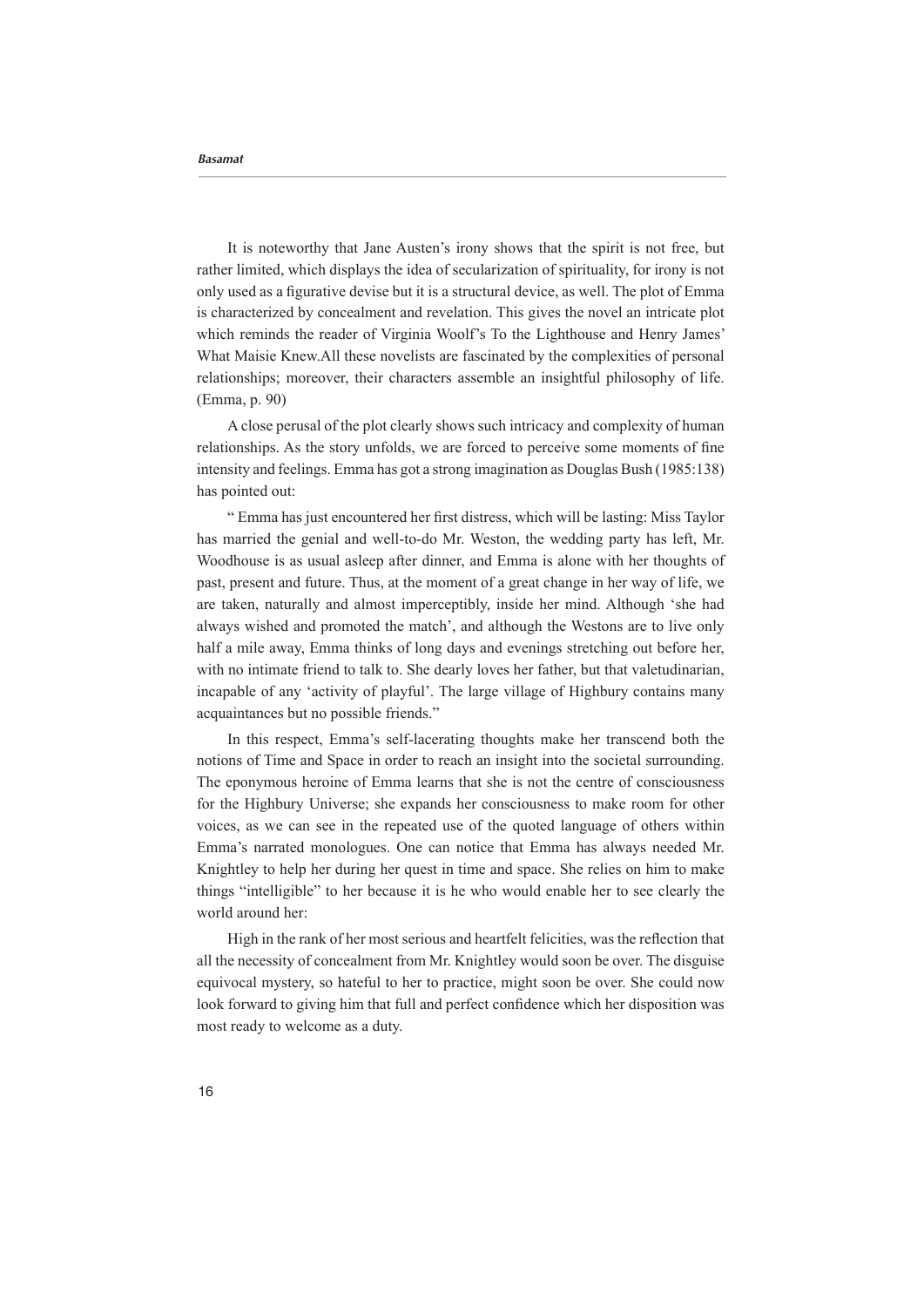On the other hand Emma cannot deny the fact that Mr. Knightley has played an important role in her quest.

" Emma laughed, and replied: "But I had the assistance of all your endeavors to counteract the indulgence of other people. I doubt whether my own sense would have corrected me without it"

" Do you? –I have no doubt. Nature gave you understanding —Miss Taylor gave you principles. You must have done well. My interference was quit as likely to do harm as good. It was very natural for you to say, what right has he to lecture me?"

" I'm sure you were of use to me" cried Emma.

"I was very often influenced rightly by you—oftener than I would own at the time. I am very sure you did me good."

In addition, her quest, can be cogently conceptualized, to adopt Lakoff and Johnson's theoretical framework (1999:236), as "Thinking is Moving". Emma's imagination is so fertile that she often manages to transcend the limited spatiotemporal environment, the here and now. It is owing to this rich imagination that she can move to a much less restrained realm and reach a much inviting fancied future time.

Emma Woodhouse cannot set out on her quest without relying on unconscious conceptions of the internal structure of the self.

To follow the same trend of thought, we dare say that Emma is conceptualized as a traveler: an imaginary, not a physical traveler. Lakoff and Johnson (1999:6) argue that "a person living a life is a traveler" and that "love is a journey". The lovers are, thus, travelers towards common life goals. Such love provides them with "motion" through space and helps them make progress on their journey. In view of this, we can say that Emma does not, of necessity, need to physically travel through Time and Space to seek a lover; the lover does come to fetch her.

Jane Austen's novels are deeply involved in love and concealment and even Mr. Knightley – the oldest, wisest, the most serious and reliable character – is capable of expressing his feelings towards Emma by the end of the novel. For despite Emma's seeming indifference towards Mr. Knightley, she enjoys being with him, and she is also willing to compromise. Moreover, despite her mistakes of judgment, there are no real impediments that show that the couple have different "life goals". Contrary to the general but unfounded belief that Austen's novels scarcely deal with passionate love, the alert reader can decipher some scenes of love that constitute the corner stone of most of her novels. These scenes give a sort of energy, enthusiasm and emotional depth to the so-called cold relationships, of which she is wrongly accused by the Brontes, for example To illustrate this idea, let us consider the following instances depicted in some scenes in the novel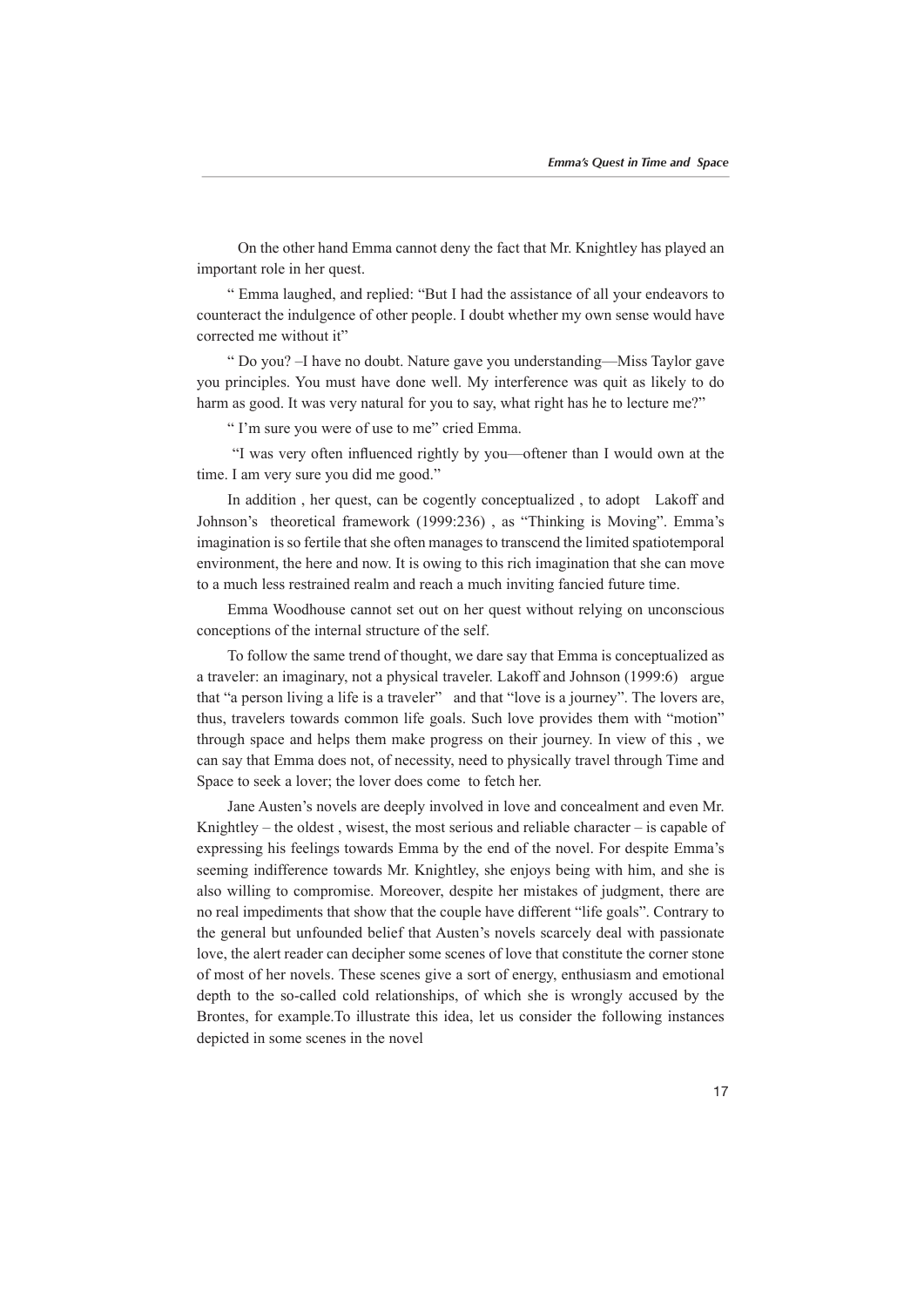Mr. Elton declares his love for Emma.

Emma's has a flirtatious relationship with Frank Churchil.

Harriet is heart-broken after Mr. Hilton rejects her proposals.

Jane Fairfax and Emma hate each other and display mutual signs of jealousy.

Jane and Frank are secretly engaged.

Harriet Smith displays her feelings and interest in Knightly, which makes Emma soon realize that she loves Knightly herself.

Mr. Knightley enables Emma to have an overall understanding of the fit between function to -quest- to function her quest- to function  $\frac{d\mu}{dt}$  . Thus, she has eventually managed-through her quest- to function and behave successfully in her physical environment, and to accommodate to, and even transform, her surrounding. It is worth emphasizing that Jane Austen's heroines all decline proposals that are offered in confined, indoor spaces and accept those that take place outdoors. Although many critics think that Jane Austen's novels are formulaic and that the space in her novels is the domestic space of a house, I contend that this seemingly formulaic aspect provides us with a psychological insight into human nature. Jane Austen foregrounds the importance to women of cultivating their own critical judgment: such women grow into conscious mature ladies.

To recapitulate, one of the major findings of this paper is that in spite of being retained in space and time, Emma has a desire to learn and do better in life because she has participated in critical reflections. To me, Jane Austen has successfully rendered the rich inner life of Emma.

## **REFERENCES**

AUSTEN JANE (1969) Emma. Pan Books, Ltd. London.

BUSH, DOUGLAS (1985) Jane Austen ,The Macmillan Press Ltd, London,

CHAPMAN, R.W.ed, "JANE AUSTEN'S LETTERS TO HER SISTER CASSANDRA AND OTHERS" (Oxford 1932, p.401)

ELVIRA, CASAL,"ROOMS CONCISE, OR ROOMS DISTENDED : SPACE IN JANE AUSTEN 'S NOVELS", Vanderbilt University, 1993.

FARRER, REGINALD, "JANE AUSTEN ", ob. (July 18, 1817, Quarterly Review).

HUGHES, R.E. "THE EDUCATION OF EMMA WOODHOUSE", NINETEENTH CENTURY FICTION, XVI (1961-69-75- The Regents of the University of California  $(1961)$ .